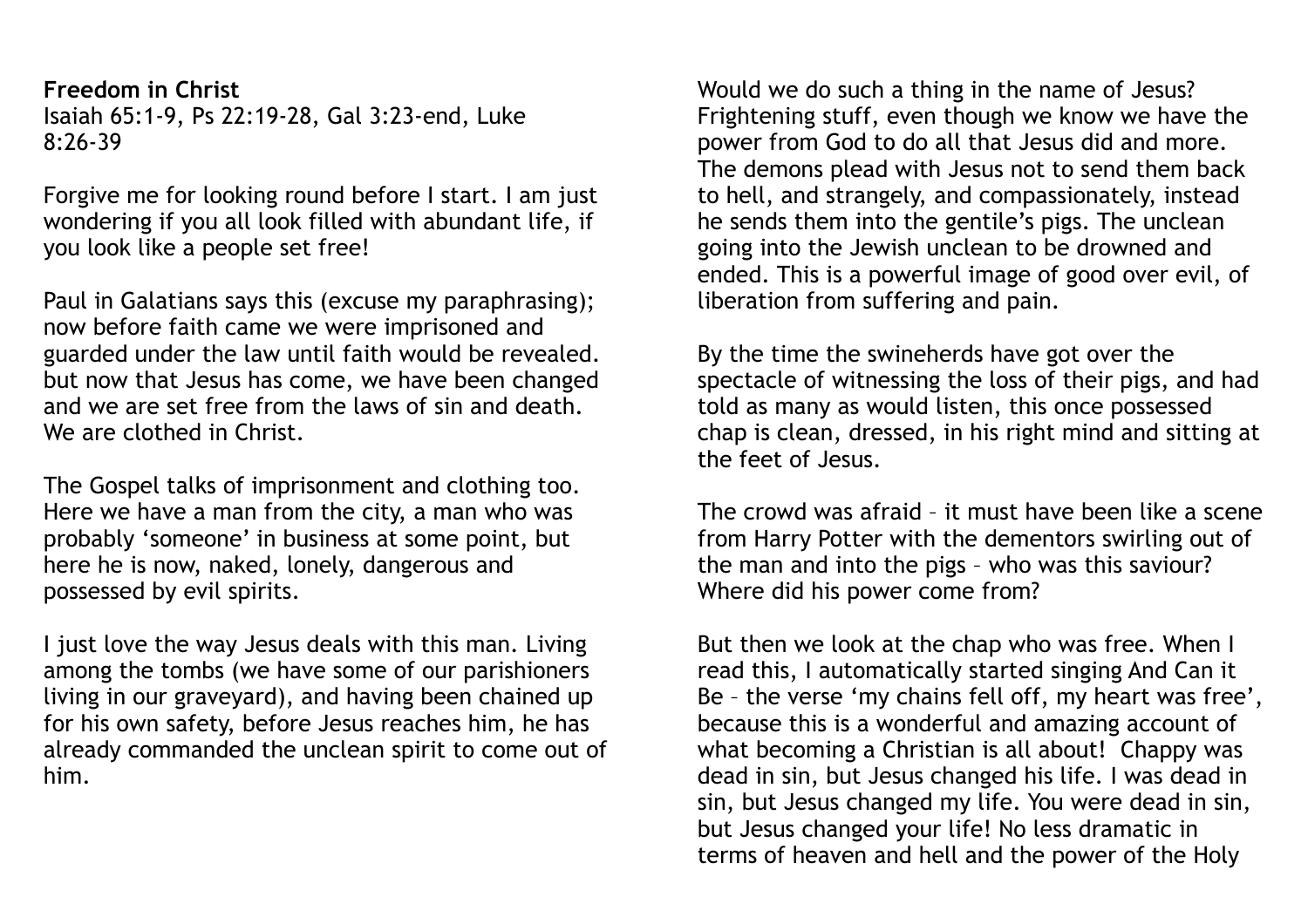Spirit! We are just like this chap – liberated, not imprisoned and filled with joy.

Immediately after his chat with Jesus, as Jesus turns to leave, chappy begs Jesus to let him go and be a disciple. The answer seems quite harsh, because Jesus sends him away. Not in a bad way, but he send the chap back to the city to tell everyone how much God has done for him – in other words, to bring the gift of freedom to others while he is still on cloud 9!

So what does all this mean for us?

I am going to set you a task for this week to remember how you came to know Jesus, whether it was as dramatic as our Gospel account, or whether you have always known God. Think about the privilege and think about the difference that being in Christ has made to the way you live. Think about how you serve God, because not all of us go off to foreign parts to witness the love of Jesus, not all of us are called to evangelise on street corners, but for all of us here today, and at this time at least, Jesus has kept us in Handsworth. This is where he wants us to minister, and here is where we can grow the church.

We can think – one day we will be taken to somewhere exotic to save souls, but it is here that we are.

So what can we offer? The difference between life and death for a start. Just as Jesus brought freedom and salvation to the possessed man, so we can bring that same freedom to others by sharing our faith.

We can bring peace – freedom from anxiety We can bring hope – freedom from doubt We can bring life – freedom from condemnation

Of course we need to feel these things in our own lives. We shoulnt be like the Galatians who needed reminding that we are not here to follow unnecessary rules and regulations. Of course we live within the law, but we are free to be who God made us to be. And we need to feel the peace and freedom that knowing Christ brings in order to share it with others – we life, and life abundant, why do we forget? Why do we get dragged into the dross of life and lose our cloud 9 hope in God?

## A life in Christ means that we also share in his suffering

If anyone knew suffering it was the possessed man. Jesus also suffered the pains of death and hell on the cross, and I believe this man understood those sufferings better than most. We should not be surprised when suffering comes, but we can be confident that it will produce things of eternal value. We can spend our lives fearing pain and suffering, or we can thank God for the times